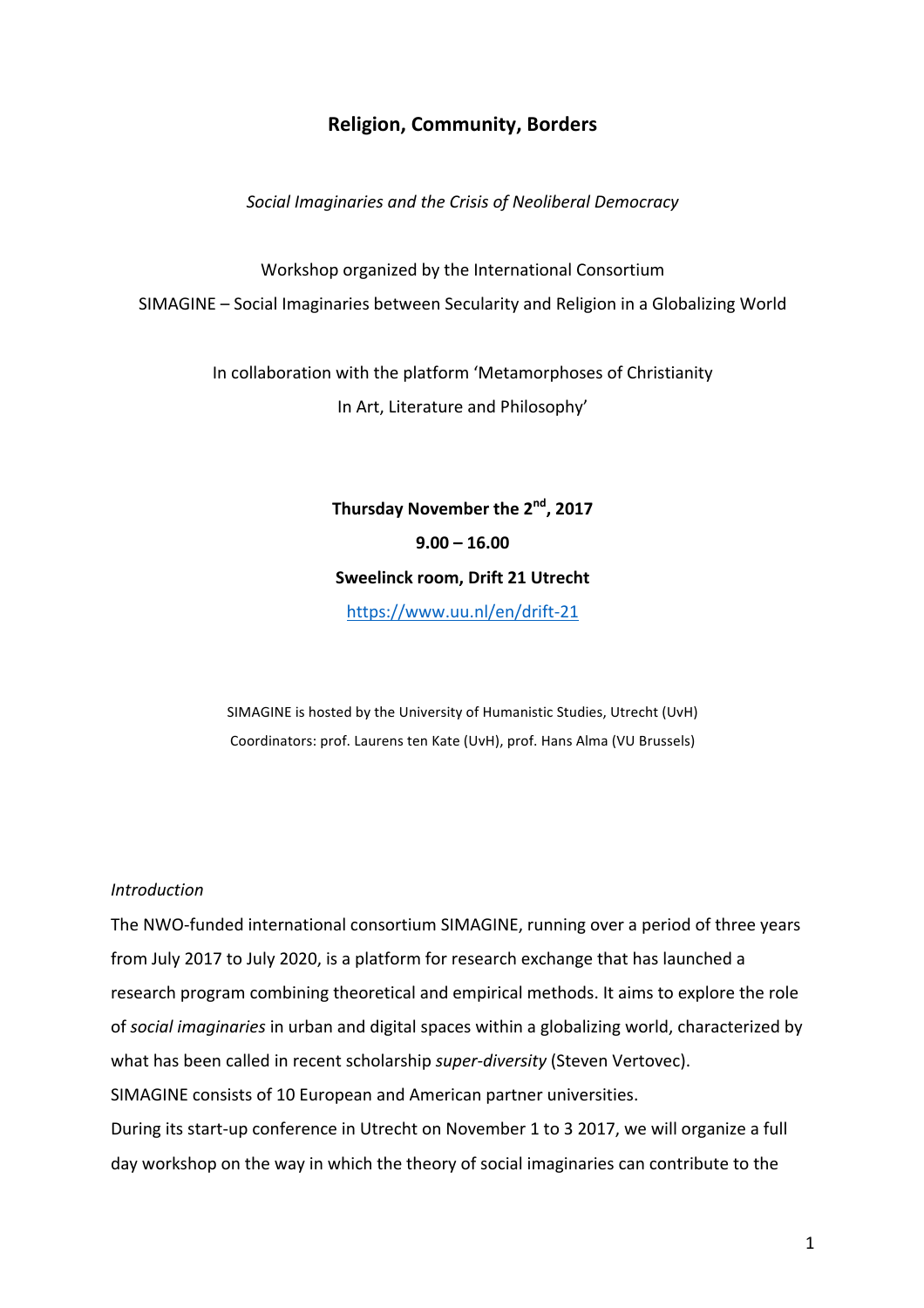interdisciplinary study of the complex interaction between on the one hand religious and cultural traditions and on the other confined national identities and communities. In studying this interaction, an important and urgent question arises: can neoliberalism and its politico-economic agenda take this interaction seriously enough? Departing from here, the workshop will rethink the meaning of *borders*, in their literal, geographic sense as well as in their figurative, imaginary sense. Papers will be presented by guest scholars and SIMAGINE members. Admission is free but limited; please register to cafbos@gmail.com.

The workshop also has the concrete objective to immediately work towards a publication of *papers and discussions in a special 2018 issue of the Academic Open Access Journal* J-RaT (Interdisciplinary Journal for Religion and Transformation in Contemporary Society).

#### *Problem Statement*

In an open, market-oriented world determined by a global economy, national borders are seen as obstacles. The endeavor to obliterate borders is supported by what may be named the last 'grand narrative' of our time: neoliberalism.

This narrative favors the retreat of governmental influence on the public space, and features a radical belief in market forces as the prime condition and shape of late modern societies. Since markets *in se* tend to expand into a transnational practice, neoliberalism has always had an ambiguous relation to borders. They are obstacles, but at the same time the political economy of the liberal nation state is considered a sound foundation for global capitalism. Pioneering theorists of neoliberalism like Von Hayek and Friedman did not advocate the abolition of the nation state, but sought to attribute a new meaning to it. This ambiguity with regard to borders, however, does not prevent neoliberalism's narrative

to proclaim an increasingly unified world, and a humanity at last in an intensely intimate state of contact with itself. A prominent theme of contemporary political discourse is that of the nation-state's inexorable decline and of a corresponding shift towards a liberalized world economy, an inclusive and trans-border polity, greater cultural integration and social interdependence, and a condition of communicative and informational liberty that refuses to be contained by territorial limits. The world invoked here is one in which populations, trade, and information move easily across the frontiers that once circumscribed localities, regions, or countries, and where social governance and cultural production are increasingly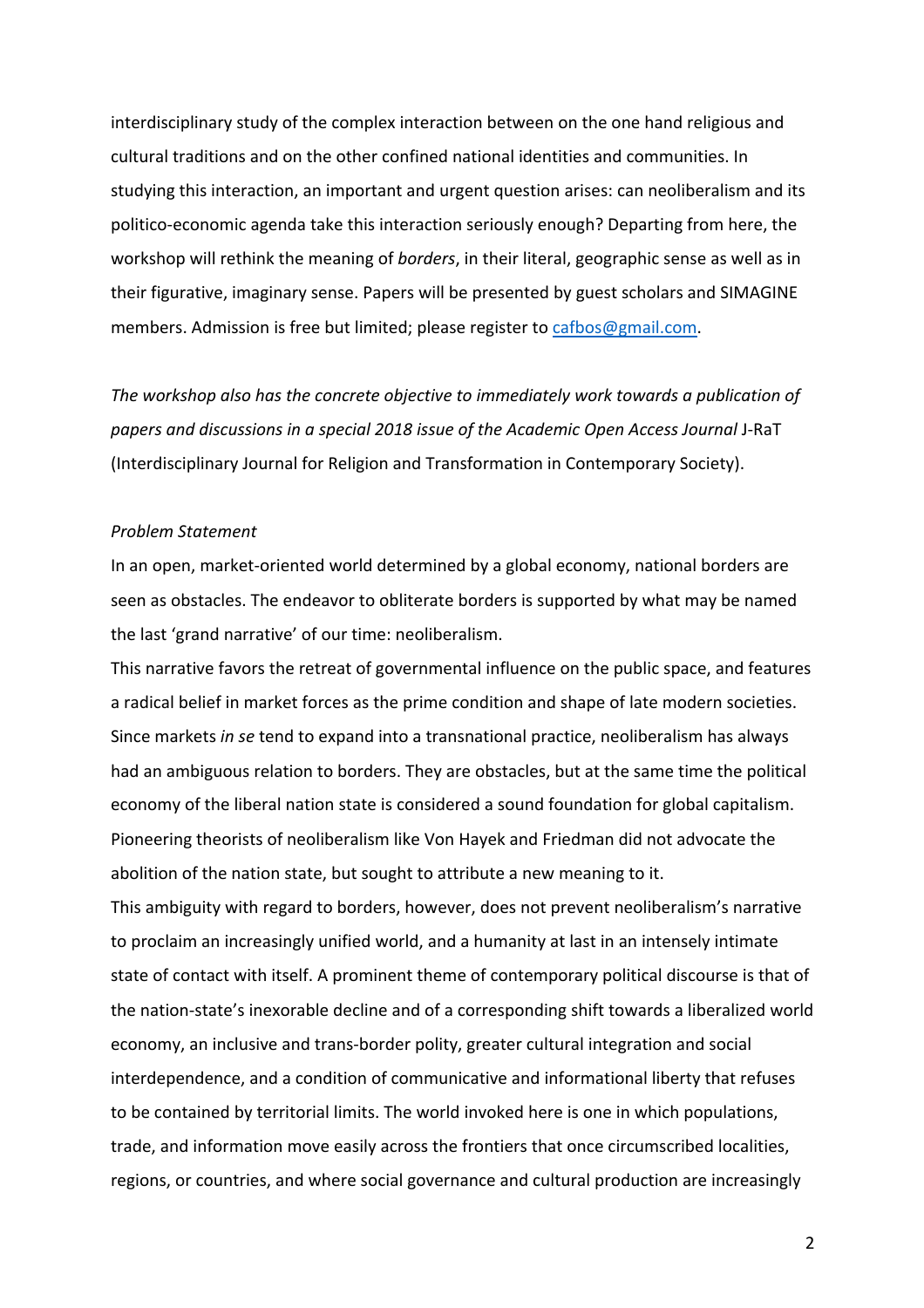functioning beyond the institutions or agents of particular states. This world is where attachment is no longer limited to ethnic affiliation, religious tradition or geographical proximity; it is where polity no longer roots itself in the idea of national self-determination; it is where authority has become dispersed; where finite identities, singularities, exceptions and deviations have become displaced onto a subject that has finally attained a universal and infinite human community; and where eventually only the wealthy profit from this new global belonging, as many critics currently emphasize, sometimes in the language of anger and despair (Asin Shivani).

In this place without geography, in this domain of the global citizen, the immanence of the world is taken as a substratum that can now surface. This arousal or emergence is often associated with the uninhibited movement of data across a uniform and undifferentiated planetary space. In this universal space, we are told, there has emerged a population that is at last  $-$  in an ecstasy of affiliation - communing with itself.

This celebration of global belonging is thus motivated by a process of secularization that becomes almost self-fulfilling: globalization relies on the idea that the secular mode of existence has become the only possible way to live in the world, individually and collectively. Religion, or rather, formulated in a broader way, worldview and sense, can no longer be meaningful in the global public space, that is, in the global market.

These claims about contemporary socio-cultural life are deeply interwoven with the cultural DNA of modernity, and with its ideals of freedom and autonomy, as Wendy Brown has recently analyzed. In this sense, the neoliberal critique of national borders and of their alleged meaning for socio-cultural life is a fundamental feature of the modern, 'buffered self' (Charles Taylor) striving for self-realization in a world of infinite possibilities for its entrepreneurship. Hence, neoliberalism is not a political system one may simply adopt and defend or reject and replace (Thomas Biebricher). However, despite neoliberalism's fundamental impact, its claims about a liberal, universal and secular 'end of history' are becoming increasingly unconvincing.

#### *Imaginary Borders*

Borders are not only geographical demarcations, but they reflect cultural and religious communities that share, though often in a loose, hybrid and unstable way, imaginations of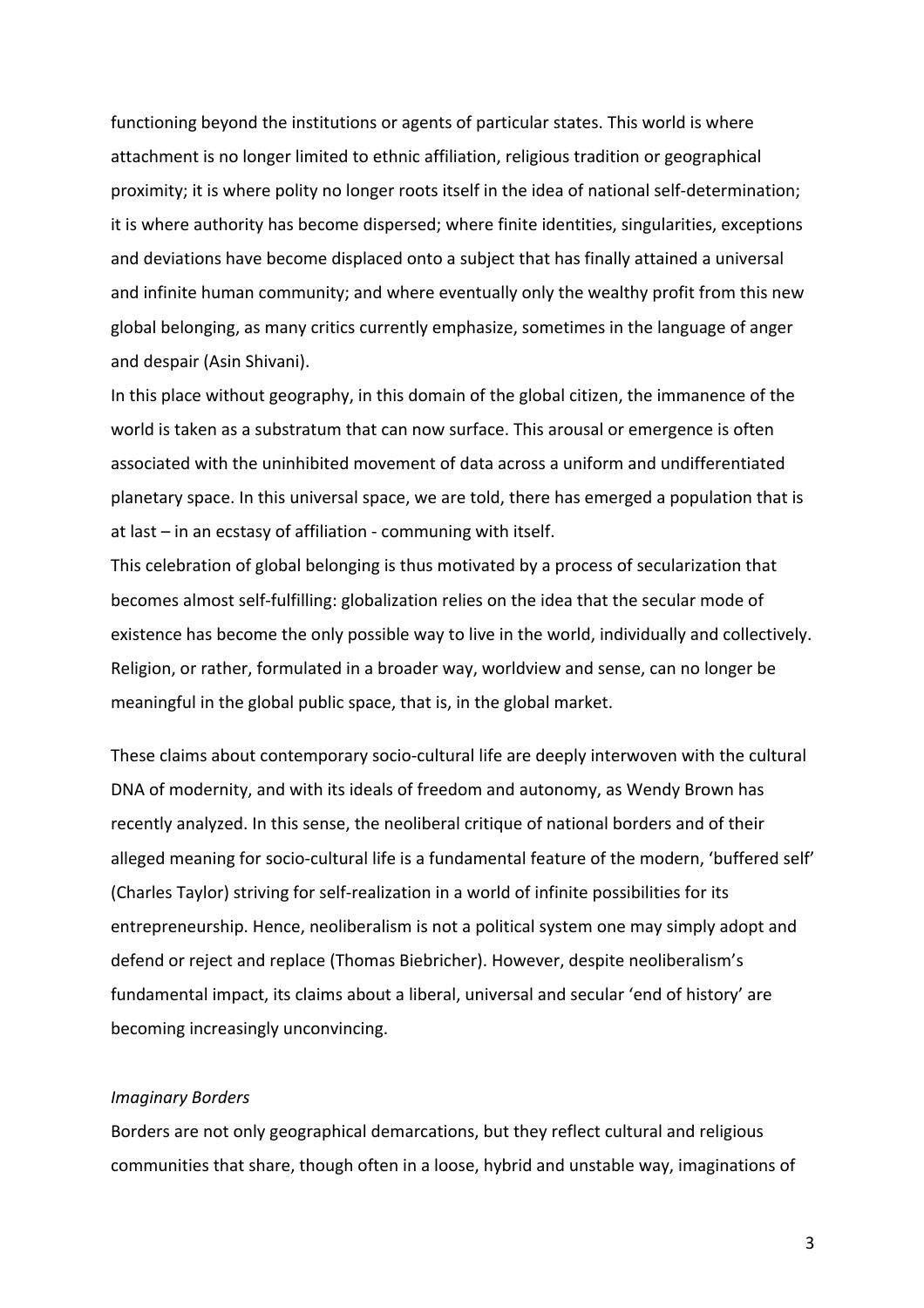who they are and to which identity they belong. The claim that borders are 'something of the past' invokes what Olivier Roy has coined a dangerous deculturation of the world by means of deracination. This deculturation produces the aggressive and often violent reappropriation of borders, whether territorial or imaginary, and often in a complex combination of both: examples are Switzerland's isolationist policy, the neo-insulationist desire underlying Brexit, or the wall between the USA and Mexico. The undifferentiated, secularized planetary space described above, that expels culture and religion from the public space into the private realm, appears to gradually transform itself into what populist leaders call the monster of 'wild globalization'.

But if borders need to be analyzed beyond the logic of demarcation, either to be superseded or reclaimed, how to think them? Can the answers to this difficult question offer a third way between the discourses of neoliberalism and of populism? In this workshop we want to explore this challenge further. We depart from the hypothesis that inspires the consortium SIMAGINE: borders are imaginary spaces in which people temporarily settle, only to travel and migrate again, and in which they are always looking for themselves, imagining themselves, re-inventing themselves. Borders are permanent yet fluid zones of migration in which everyone participates, as Jean-Luc Nancy recently has suggested; they are imagined orders of intersubjective communication, as Yuval Noah Harari recently has claimed. These imaginaries as spaces imply a reciprocal dynamic: we create them, and at the same time we are created by them. This is true for all narratives, images and symbols, pratices and rituals, values and truths of which social imaginaries consist. Hence, in the workshop we aim to elaborate the question that immediately imposes itself:

• To what extent is the 21th century characterized by a deep tension between two overarching social imaginaries: that of profit, entrepreneurship and growth, and that of sense, tradition and transformation? Whatever the response to this difficult question may be, we risk the claim that both imaginaries have a major impact on the multiple concrete, 'lived' social imaginaries by which our communities are shaped: whether these imaginaries are material or virtual, landscapes or mediascapes, whether they are active in the urban environment or on a national level.

Following on this central tension to be explored, we propose to distinguish two more specific fields of tension that may well play a part in our debates:

4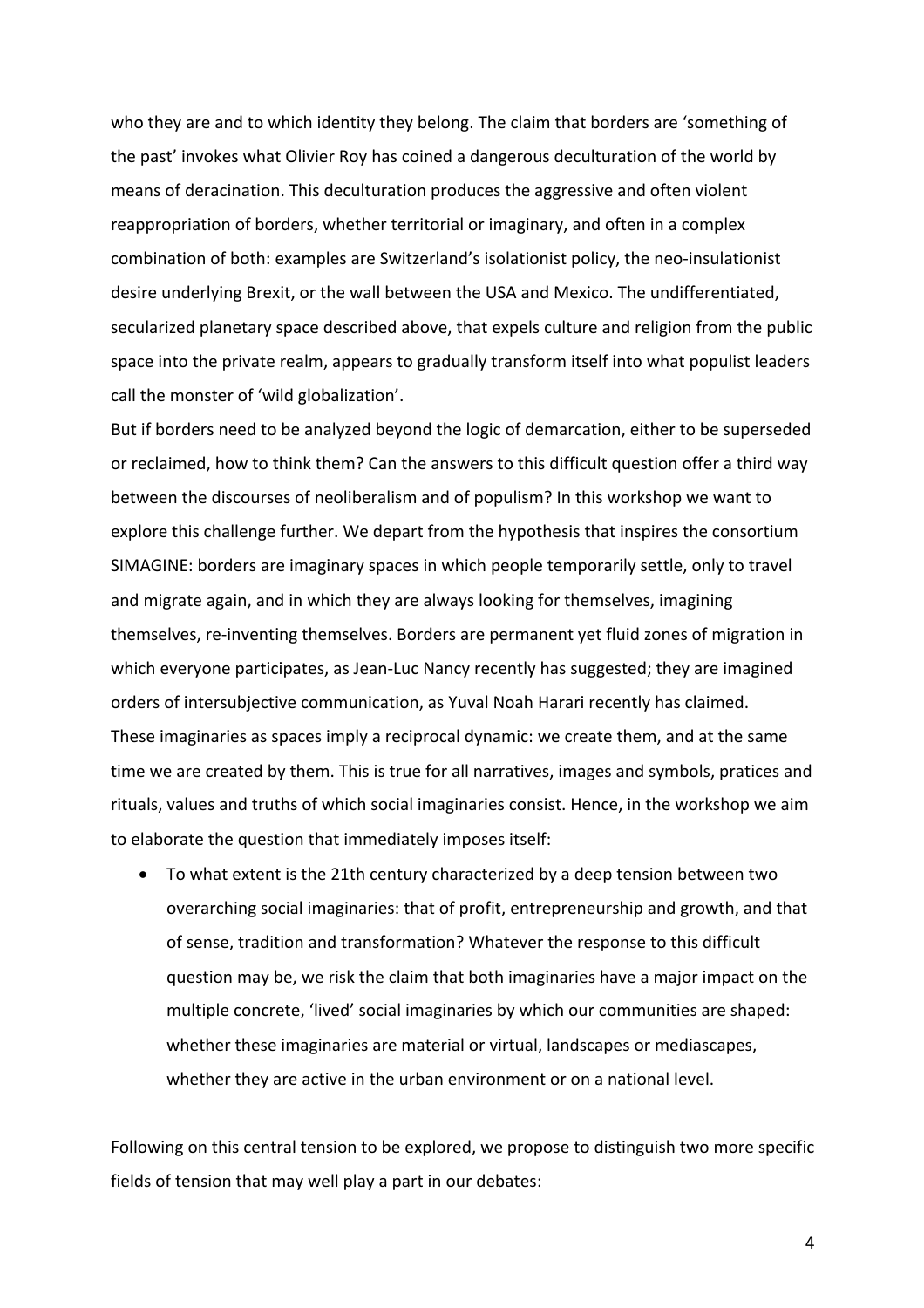- If borders are social imaginaries in which the logic of identity, unity and universality  $$ whether informed by the 'market' or by the 'people'  $-$  is put under pressure, then the traditional border between *ethnos* and *demos*: between the sovereignty of the nation state and the universal order of law (rights, equality, justice), will have to be reformulated. It may well be that the primary condition of our time lies in a permanent border crossing between these two opposites (Paul Kahn). Can ethnos and *demos* be seen as two major social imaginaries of our time, that are engaged in a tension, if not a clash?
- If borders are social imaginaries in which migration is the primordial condition, then a sharp distinction between migrant and refugee is necessary. Nancy invites us to do so:

'Today, in the Mediterranean, around the American-Mexican border or the borders of Colombia or Syria, what is taking place there has nothing to do with migration. That is a false word. What is taking place there is expulsion and flight towards refugee camps. 72 years ago Hannah Arendt wrote that the word 'immigrant' is a misleading and concealing term for the more embarrassing term 'refugee'. She describes the refugee as a pariah, produced by the suspension or destruction of rights. Migration is not a suspension of rights, but it opens up the transformation of rights, and parallel to this, the transformation of identities, of thoughts, horizons, languages, colors and music.'

Current xenophobia seems to blur this important distinction between migration and flight. Nancy appears to think migration is an almost antropological condition of our time (exemplified by mass travel, internet and digital media), if not of humankind proper; a certain affirmation of the world as a pluralism of worlds, beyond identifying borders, is at stake here. Flight, on the contrary, is an unvoluntary action due to tragic fate, and refers to the vital human need for a 'home', for belonging  $-$  for protecting borders. Today, is one witnessing a clash parallel to the one sketched above, a clash between these two modes of existence: that of infinite plurality, versatility, hybridity and super-diversity, and that of finite singularity, identity through traditions, and the relative stability of the place and the local?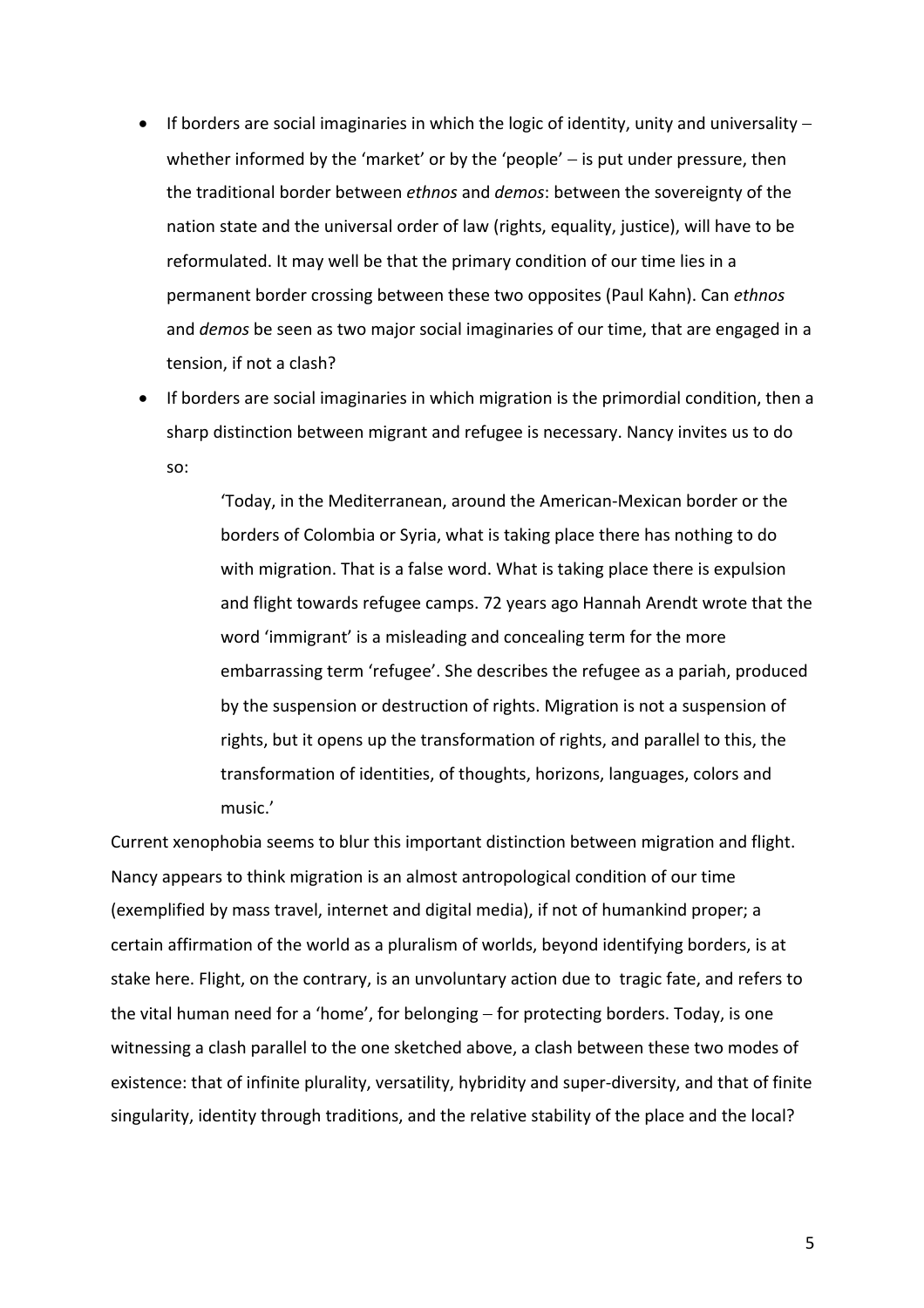The spatial, dynamic approach to borders that we propose here, serves to stimulate a day of rich and open discussions on series of themes and sub-themes related to the central problem sketched out above. Speakers and participants are invited to bring in their own perspectives. We are looking forward to the exchanges. Welcome!

\* \* \*

#### *Program*

**From 9.00** Welcome, coffee

**9.30** Opening of the workshop by Hans Alma (VUB Brussels) and Laurens ten Kate (University of Humanistic Studies Utrecht), coordinators of SIMAGINE

- **9.40** Opening paper by prof. Kurt Appel (University of Vienna, SIMAGINE partner)
- **10.30** Discussion
- 11.00 Short break
- **11.10** Response paper by prof. Theo de Wit (Tilburg School of Theology)
- **11.40** Discussion
- **12.05** Response paper by dr. Tinneke Beeckman (philosopher, teacher, columnist)
- **12.35** Discussion

### **13.00** Lunch

- **14.00** Response paper by dr. Marin Terpstra (University of Nijmegen)
- **14.30** Discussion
- **15.00** Short break
- **15.10** Response paper by prof. Christiane Timmerman (University of Antwerp, SIMAGINE member)
- **15.40** Discussion
- **16.10** General discussionresuming the exchanges of the day
- **17.00** Drinks